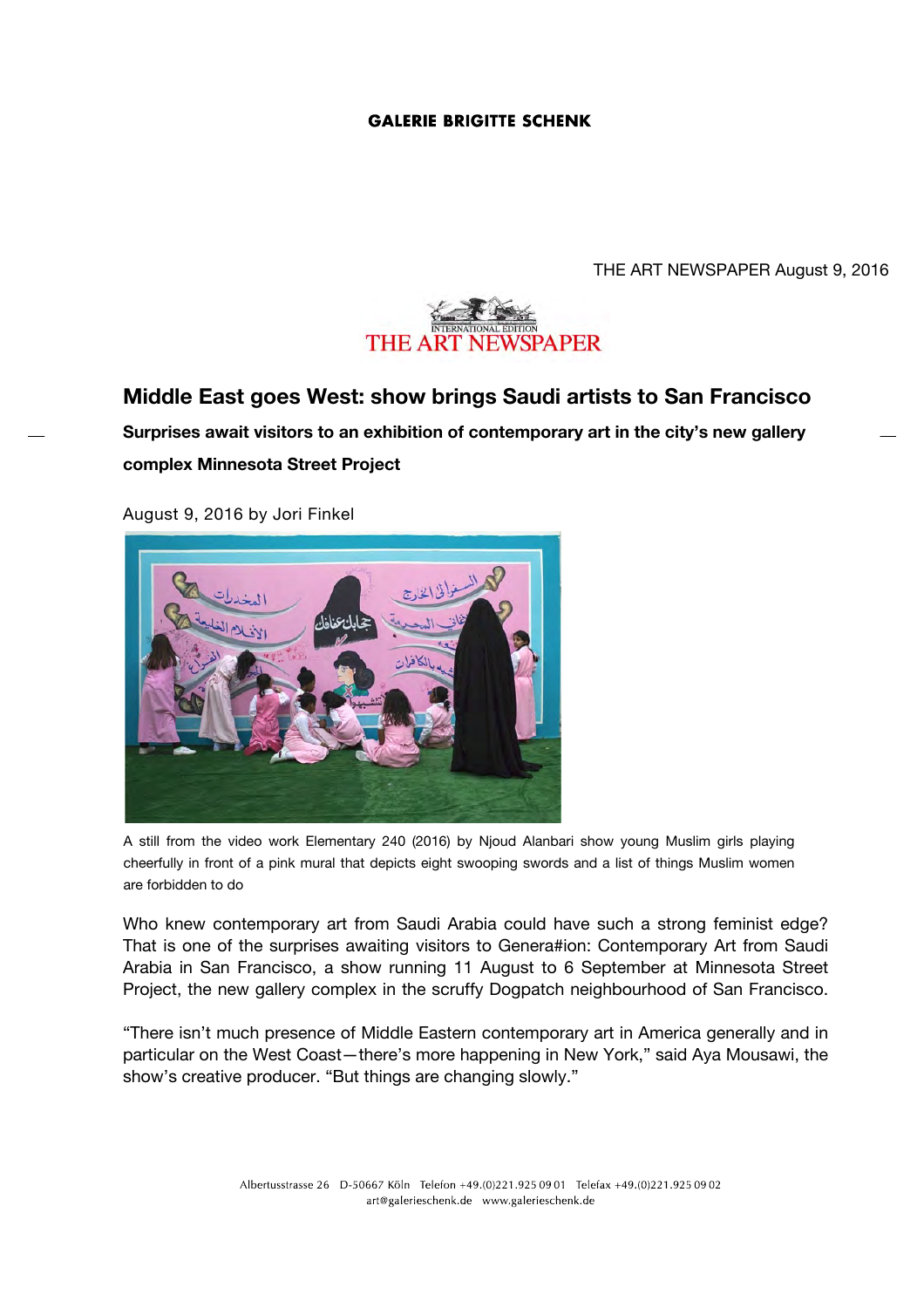## **GALERIE BRIGITTE SCHENK**

Come Thursday, the two-storey atrium of Minnesota Street Projects will be filled with an elegantly pointed sculpture by Manal AlDowayan: a cascade of paper-thin golden leaves that honour the ancestors of hundreds of Saudi Arabian women who participated in her project. They recreated their family trees through their matriarchal—and typically suppressed lineages as far back as possible, writing the names of a female forebear on each leaf.



Manal AlDowayan, Tree of Guardians (2014 ). Photo: Courtesy of Sabrina Amrani Gallery, Madrid, © Phil Bong Photography

In a gallery downstairs, you will find Elementary 240, a 2016 video by Njoud Alanbari that features young Muslim girls playing cheerfully in front of a pink mural. The scene proves darker when you focus on the mural's content: eight swooping swords underscore a list of eight things Muslim women are forbidden to do, from taking drugs to listening to music not sanctioned by the government.

In a gallery downstairs, you will find Elementary 240, a 2016 video by Njoud Alanbari that features young Muslim girls playing cheerfully in front of a pink mural. The scene proves darker when you focus on the mural's content: eight swooping swords underscore a list of eight things Muslim women are forbidden to do, from taking drugs to listening to music not sanctioned by the government.